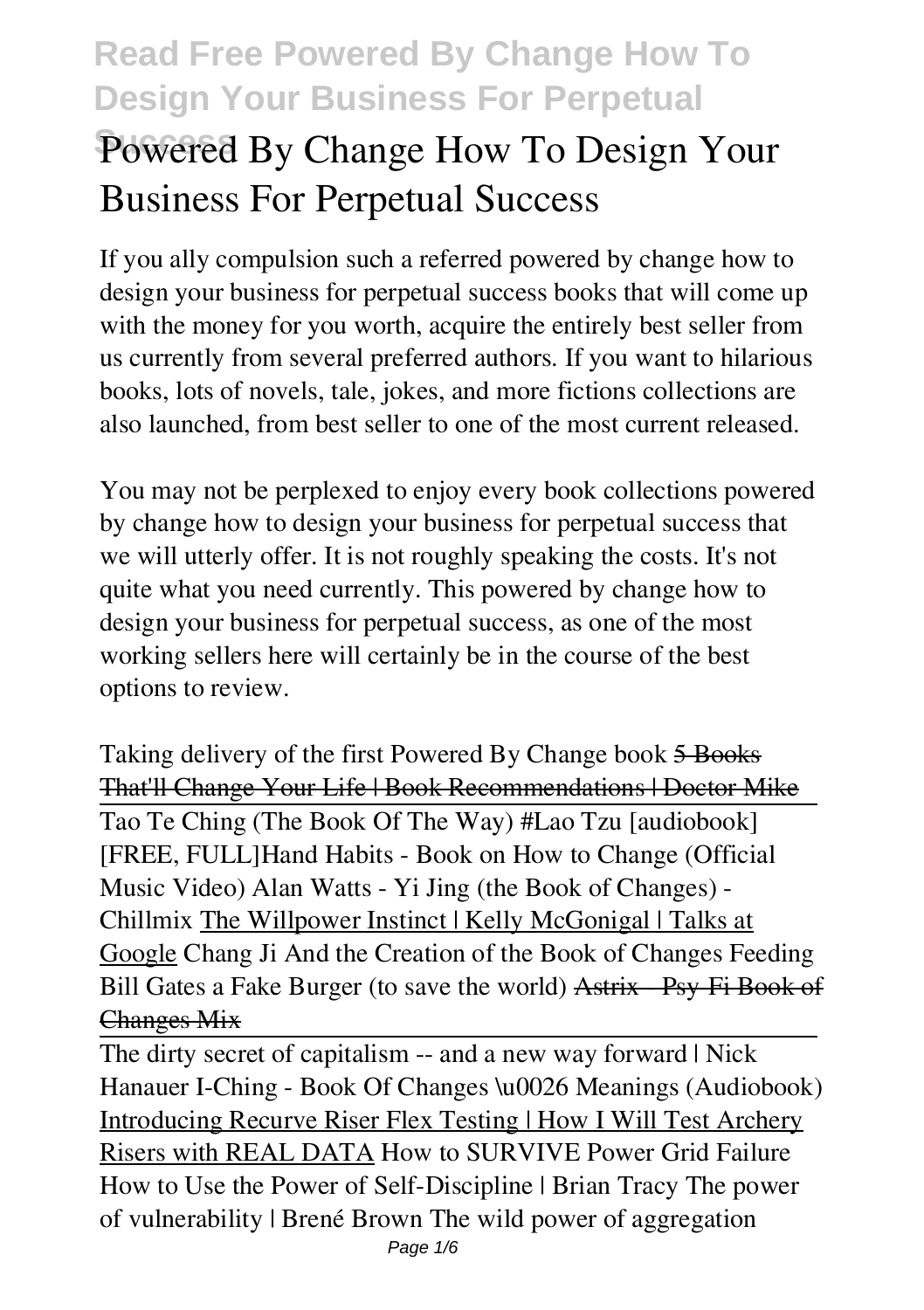**Success theory** (Full Audiobook) This Book Will Change Everything! (Amazing!) Why Weight Loss Is All In Your Head | Drew Manning on Health Theory Is Christianity Good? I Part 2 | \"What Happened?\" Voltage (VCC) Glitching Raspberry Pi 3 model B+ with ChipWhisperer-Lite Powered By Change How To Powered by Change requires leaders to adopt a more radical view about the way business is done. The Windmill is constructed using four blades: Purpose, People, Product and Process. Getting these four blades to work in harmony with one another leads to an empowered business that can use the winds of change to fuel business success.

Amazon.com: Powered by Change: How to design your business ... Powered by Change is that rare thing. A business book that does something other than take one idea and rework it ad infinitum. Not only is the book stacked with compelling and original insight, there is practical advice on how to put the insight into practice in both a professional and personal context.

Powered by Change: How to design your business for ... In the October 2019 general conference, President Russell M. Nelson taught that Godls power flows from priesthood covenants and that understanding this will change your life. 1 Godls power, the power of godliness, is the power to change. With Godls help we can change from women and men driven by carnal desires and selfish concerns to holy ...

The Power to Change | Ruth Lybbert Renlund - BYU Speeches Remove Powered by WordPress in Divi. The Divi theme by Elegant Themes is a front end page builder with tonnes of design options which also allows you to easily change the footer credits to whatever you want or completely remove them. The first step it so login to your WordPress dashboard and click on Theme Customizer<sup>[]</sup> under the Divi ...<br><sup>Page 2/6</sup>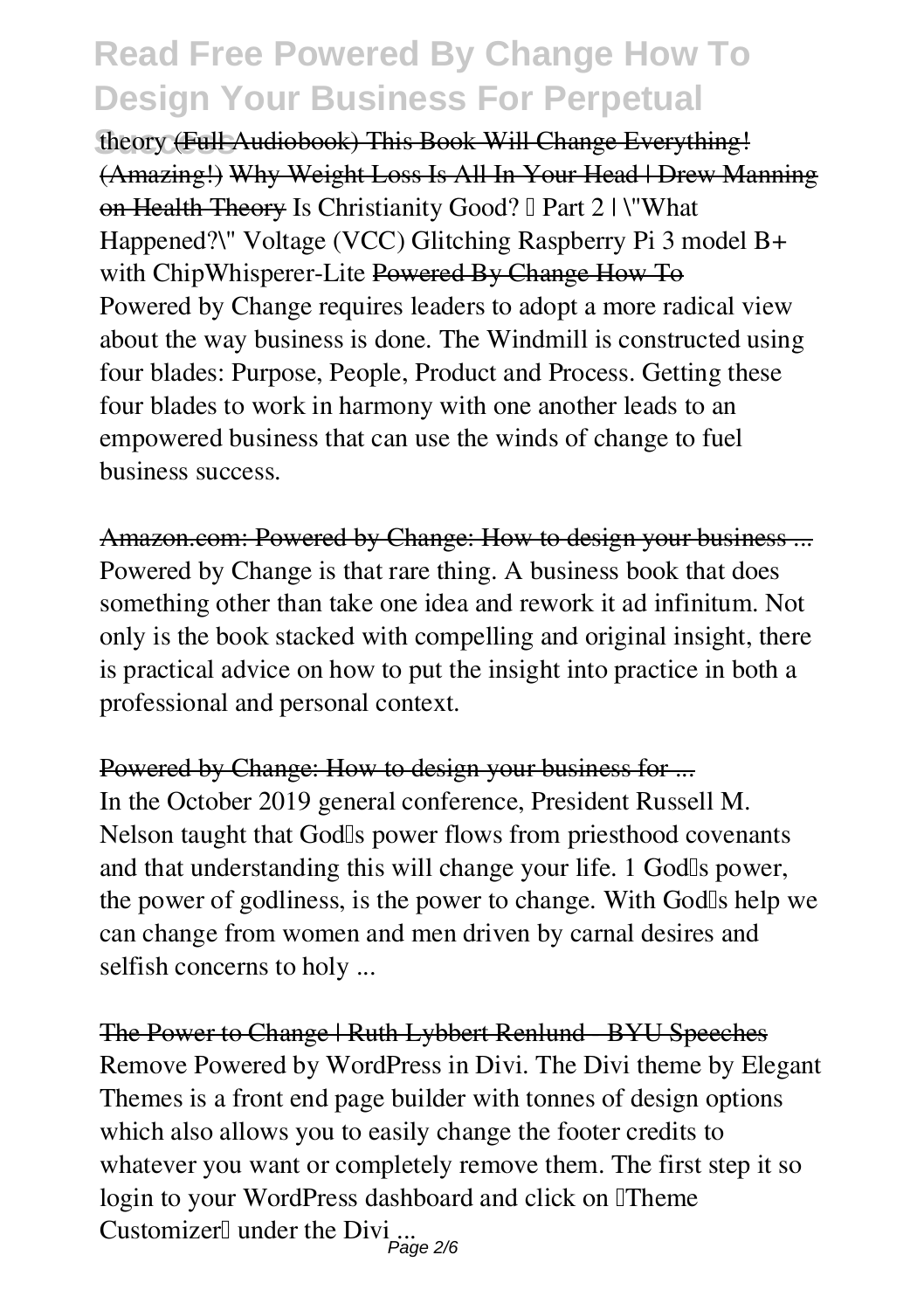How to Edit or Remove the Powered by Wordpress Footer Text As a result of this and a site-wide language change, the team switched back to **Powered By** on their widgets. In doing so, they confirmed a major principle underpinning growth hacking - that ...

How To Use The 'Powered By' Growth Hack To Boost Conversions Removed Powered by WordPress Using A Plugin I Remove Footer Credit Plugin. Remove or replace the footer credits or any text or HTML in the page before it is rendered without modifying code. Many WordPress  $\exists$  experts $\exists$  recommend modifying code (such as the footer.php).

#### Remove Powered by WordPress in 3 easy steps

The default Twenty Seventeen site footer has information text stating "Proudly powered by WordPress' that links to wordpress.org. The text and link can be changed. The default 'Proudly Powered by WordPress' footer text and link. The changed footer text and link. Where and how to change or remove the footer text and link:

How To Change Or Remove Proudly Powered By WordPress In ... From the Shopify app, tap Store.. In the Sales channels section, tap Online Store.. Tap Manage themes.. Find the theme that you want to edit, and then click Actions > Edit languages.. In the Filter translations box, type "powered".. In the Powered by Shopify box, use the space bar on your keyboard to type a single space. The faded placeholder text in the box disappears.

Remove 'Powered by Shopify' from your store · Shopify Help ... I believe the question was "How do I change the My News Feed in Microsoft Edge to something other than "powered by MSN"? I answered the question. Go to a New Tab if you are asking to change topic. Once the tab loads > Click Customize. Scroll down > Select Page 3/6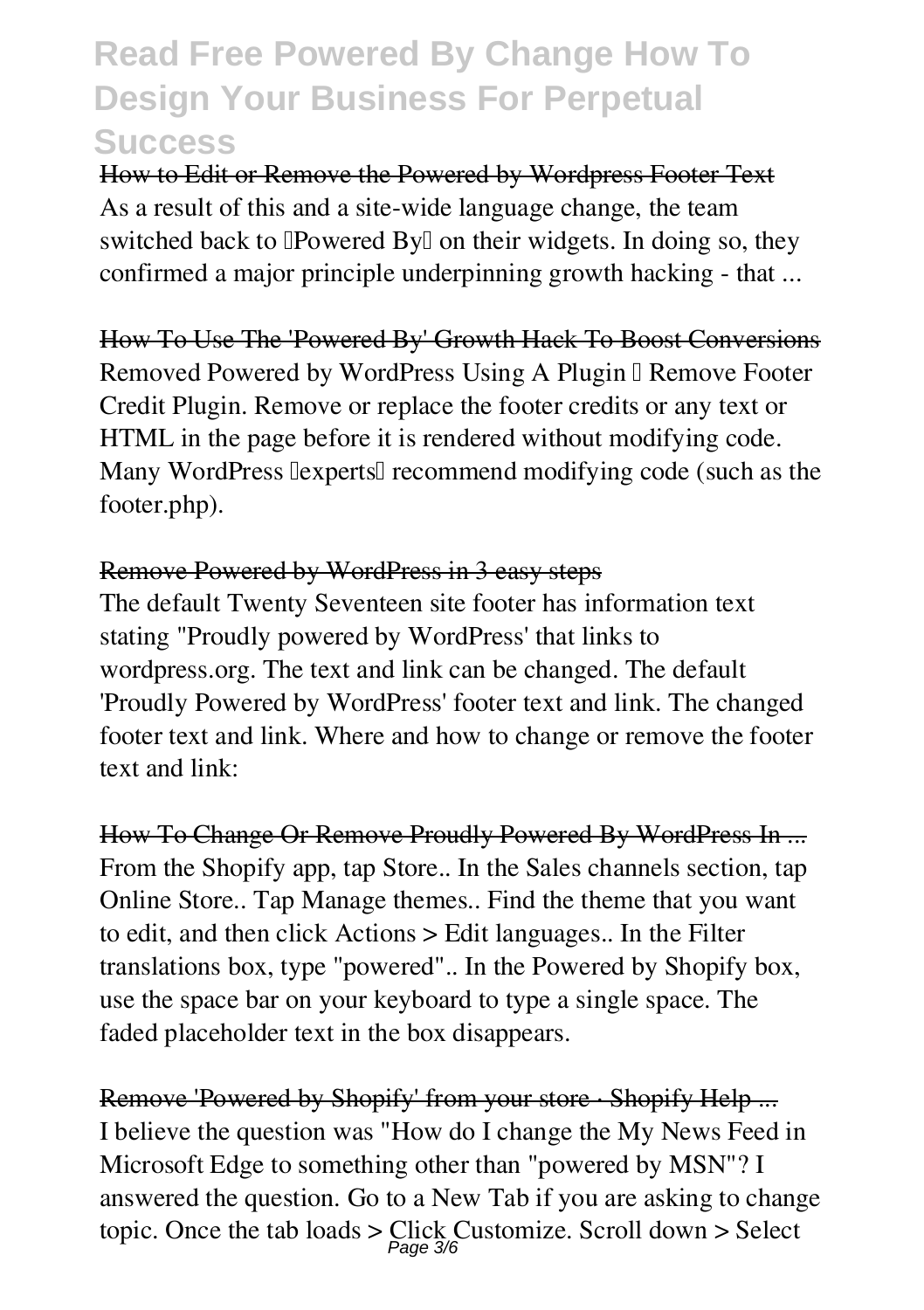**Topic. Click Save when finished** 

How do I change the My News Feed to something other than ... Power to Change is a family of ministries with one common purpose: to make Jesus known across Canada and throughout the world. Our work began on university campuses in 1967 as Campus Crusade for Christ, Canada. Today, we serve among students, marketplace leaders, athletes, families and many others, helping them experience the life-changing ...

#### Know | Power to Change Ministries

Simply open this file in a text editor and search for the footer credit text like **Powered by**, and it will show you the section that you need to remove. In the default Twenty Twenty-One theme for WordPress, the code looks like this:

How to Remove the Powered by WordPress Footer Links

When you first install WordPress, your site may have a **Powered** by WordPress<sup>[]</sup> link in a footer bar at the bottom. This isn<sup>[]</sup>t a widget, so it's often not clear how to change it. Some themes will alter this to their own text and link. If so, you can normally change this text using the live theme customizer.

How to Edit the Footer in WordPress The Easy Way (Step ... Power to Change 20385 64 Ave Langley, BC V2Y 1N5 Monday-Friday: 8am - 4:30pm Corporate Office: 1.855.722.4483 give@p2c.com Connect with us on social media

#### Contact Us | Power to Change Ministries

Grab this tool right here Auto Runs , its from Microsoft, read the page for the instructions. its very simple. It will take you right to the process and task manager entries ,as well as the registry location and the folder its in. Enable the Virus total search.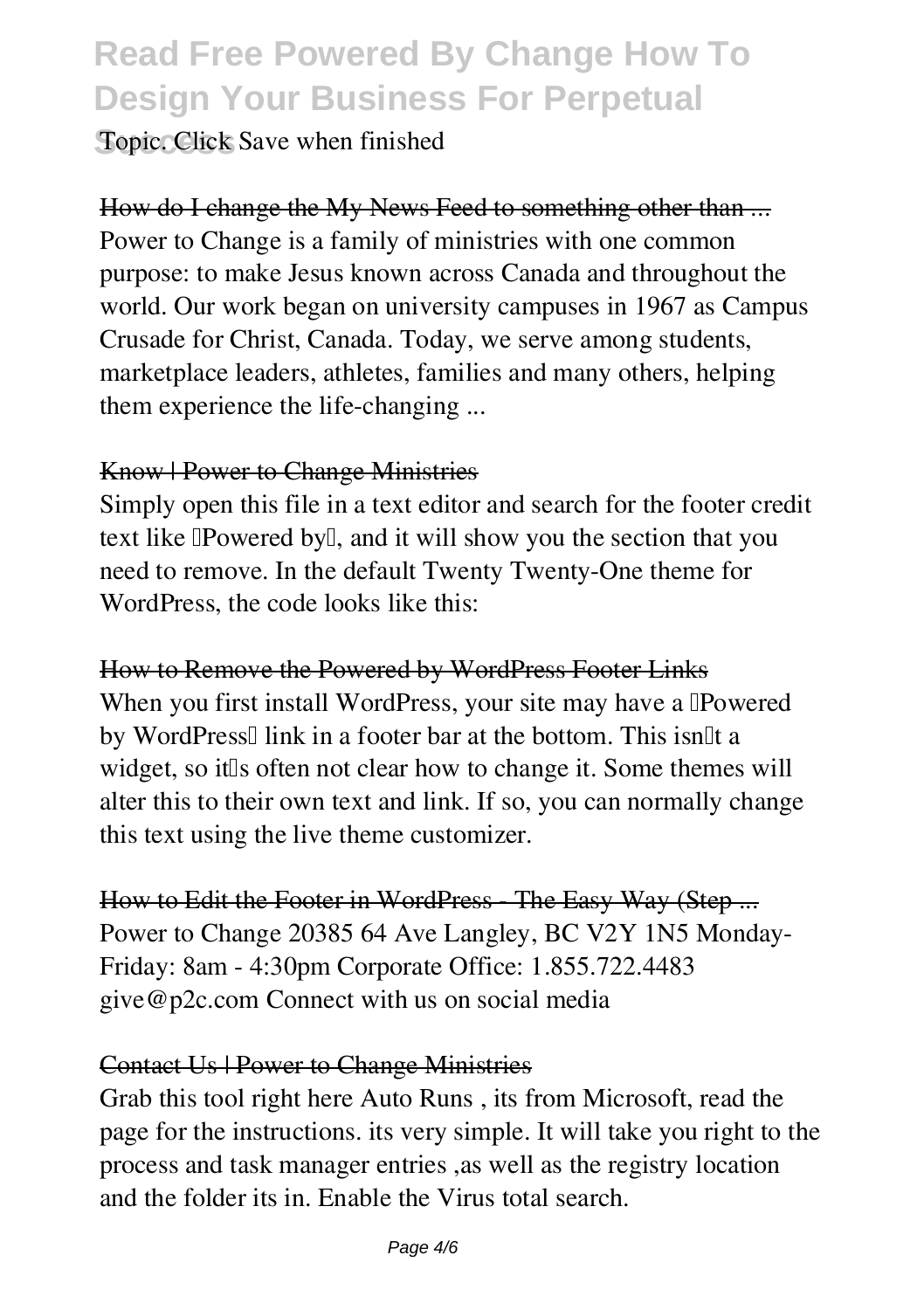### How to Remove Search powered by Yahoo? Microsoft **Community**

Hi, Kept seeing post about remove "Powered by Shopify" by removing the code line "powered\_by\_link". But rather than removing, I would like to change that name and link to a different website. This post shows how to change the name,

### Change "Powered by Shopify" link - Shopify Community Change power. Earlier this year, my Bain & Company colleagues and I studied the factors that contribute to a company a ability to change. We ran a number of surveys, consolidated experiences ...

A New Yearls Resolution For 2021: Harness The Power To Change Madame Clairevoyant: Horoscopes for the Week of December 14 This is a tumultuous week  $\mathbb I$  there $\mathbb I$ s a solar eclipse, and Venus, Jupiter, and Saturn all change signs. By Claire Comstock-Gay sex diaries Yesterday at 8:00 p.m.

#### How to Change Without Willpower - The Cut

3. Search for **Powered** in the Filter Translations box. 4. In the Powered by Shopify box, Add a single space. This will get rid of the faded text. 5. Hit Save. The powered by Shopify text is now gone from your store. That is it the sign will be removed from your store footer. The above method is the easiest to follow and perform.

### How to Remove Powered By Shopify 2 Easy Methods

Our goal is to get to our footer.php file so we can change that pesky powered by the footer. We do this by first going to our WP admin dashboard. You can get here by typing in your WordPress URL then  $\sqrt{w}$ -admin $\sqrt{w}$  before hitting enter. For example, for me, this looks like  $\text{Iwp-test}$  -testsite.com/wp-admin. $\text{I}$